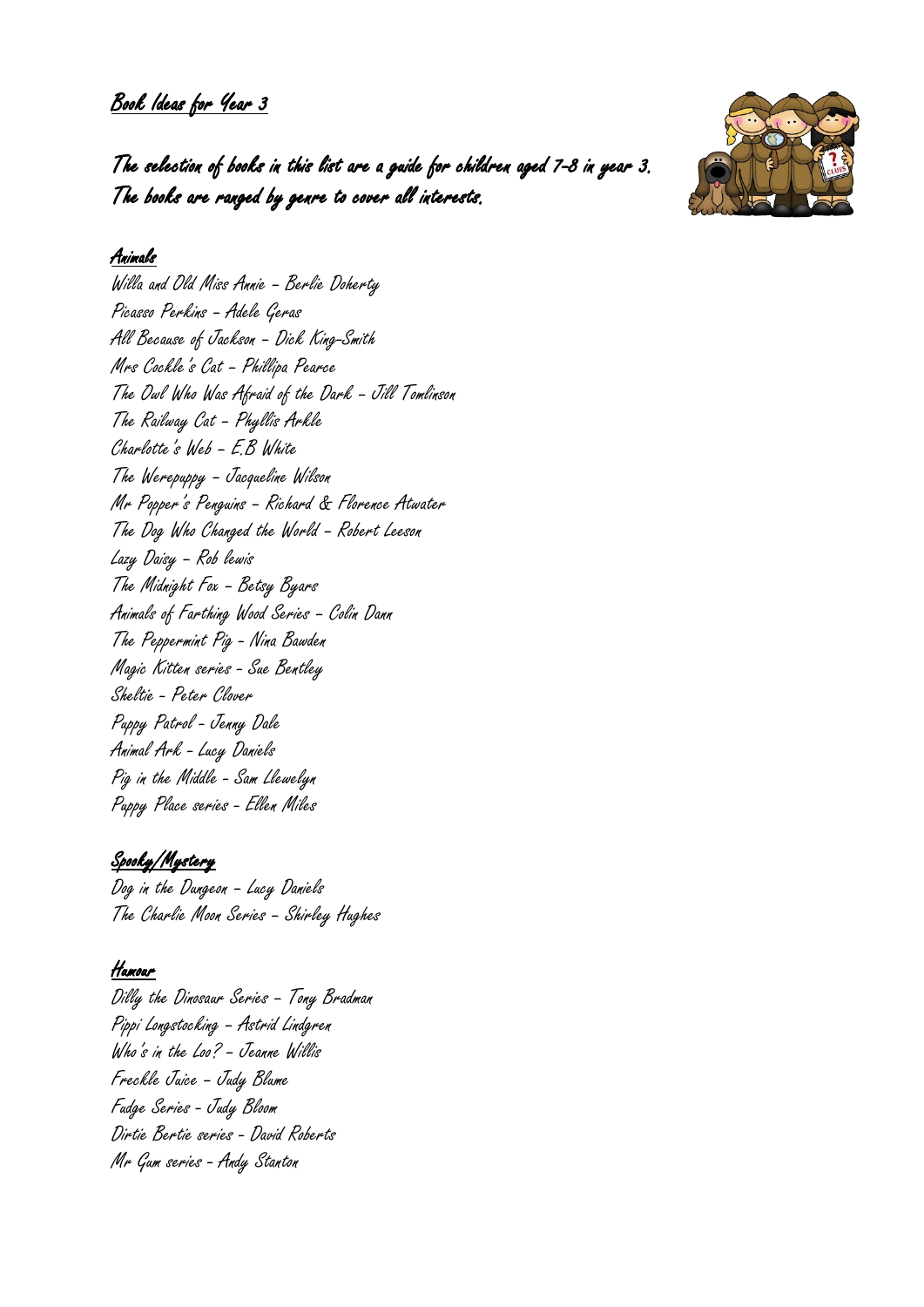Pongwiffy series - Kaye Umansky My Naughty Little Sister – Dorothy Edwards Ms Wiz Series – Terence Blacker Mrs Armitage Series – Quentin Blake Judy Moody Series – M McDonald Jennifer's Diary – Anne Fine Horrid Henry – Francesca Simon Revolting Poetry to Make You Squirm – Susie Gibbs

#### Historical

The Diary of a Medieval Squire/ A Young Elizabethan Actor Moira Butterfield The Revolting Rabbles - Susan Gates The Time Travelling Cat - Julia Jarman Tom's Private War - G. Leeson Daisy May - Jean Ure Trouble at the Mill - Philip Wooderson The Orchard Book of First Greek Myths – Geraldine McCaughrean The Adventures of King Arthur – A Wilkes The Amazing Adventures of Hercules, Jason and the Gold Fleece – C Zeff

#### Fantasy

The Secret World of Polly Flint – Helen Cresswell The Reluctant Drago – Kenneth Graheme Mrs Pepperpot Stories – Alf Proyen The Worst Witch Series – Jill Murphy Cosmo and the Great Witch Escape – Gwyneth Rees Cosmo and the Secret Spell – Gwyneth Rees A Necklace of Raindrops – Joan Aiken The Enchanted Horse – Magdalen Nabb Grizzly Tales Nasty Little Beasts James Rix The Fairy series - Gwyneth Rees Rainbow Magic - Daisy Meadows My Secret Unicorn - Linda Chapman